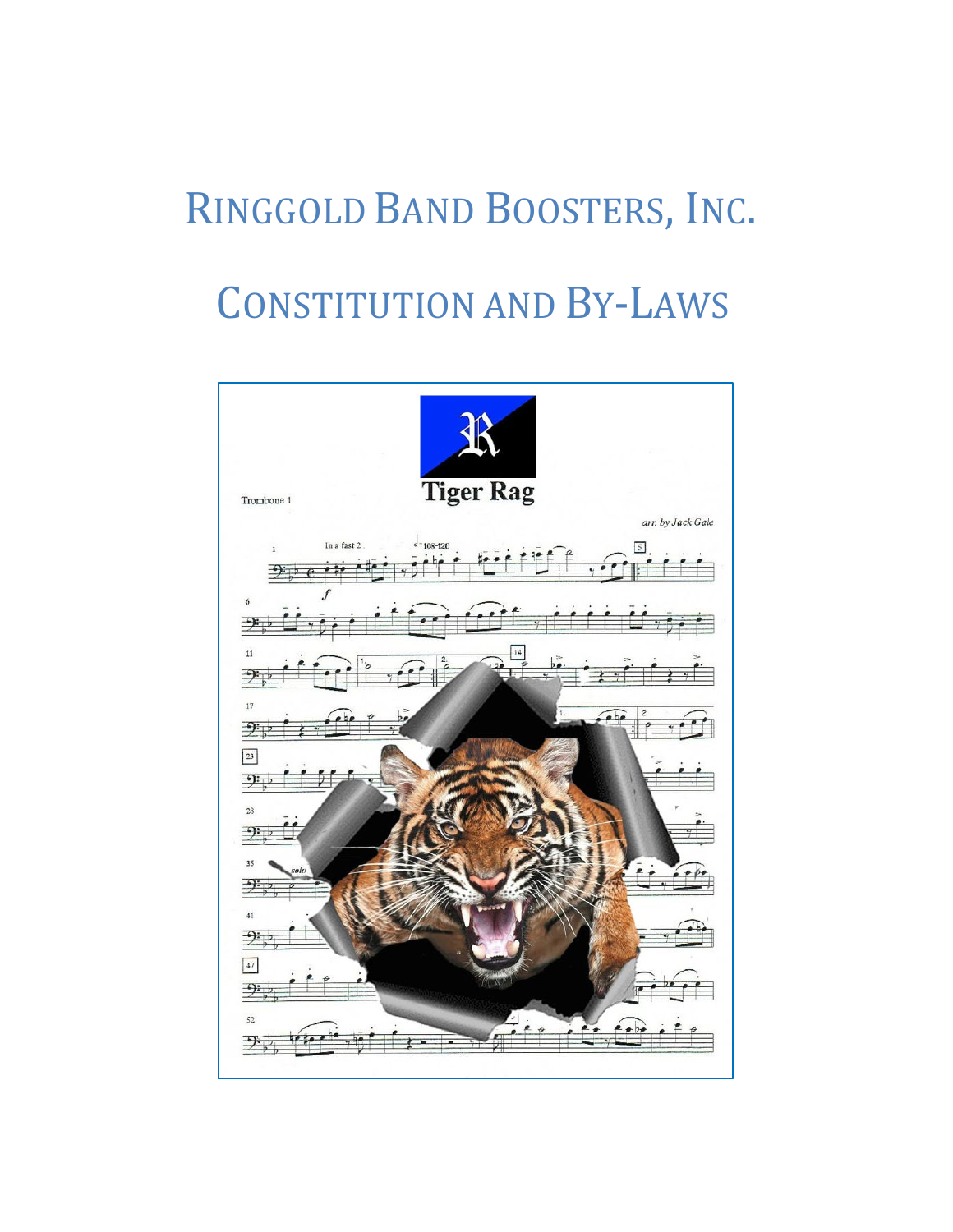# **Table of Contents**

| 1. INTRODUCTION.                                                       |
|------------------------------------------------------------------------|
|                                                                        |
|                                                                        |
|                                                                        |
|                                                                        |
|                                                                        |
|                                                                        |
|                                                                        |
|                                                                        |
|                                                                        |
|                                                                        |
|                                                                        |
|                                                                        |
|                                                                        |
|                                                                        |
|                                                                        |
|                                                                        |
|                                                                        |
|                                                                        |
|                                                                        |
|                                                                        |
|                                                                        |
|                                                                        |
|                                                                        |
|                                                                        |
|                                                                        |
|                                                                        |
|                                                                        |
| 5.3. STANDING COMMITTEES AND CHAIRPERSON DUTIES AND RESPONSIBILITIES 5 |
|                                                                        |
|                                                                        |
|                                                                        |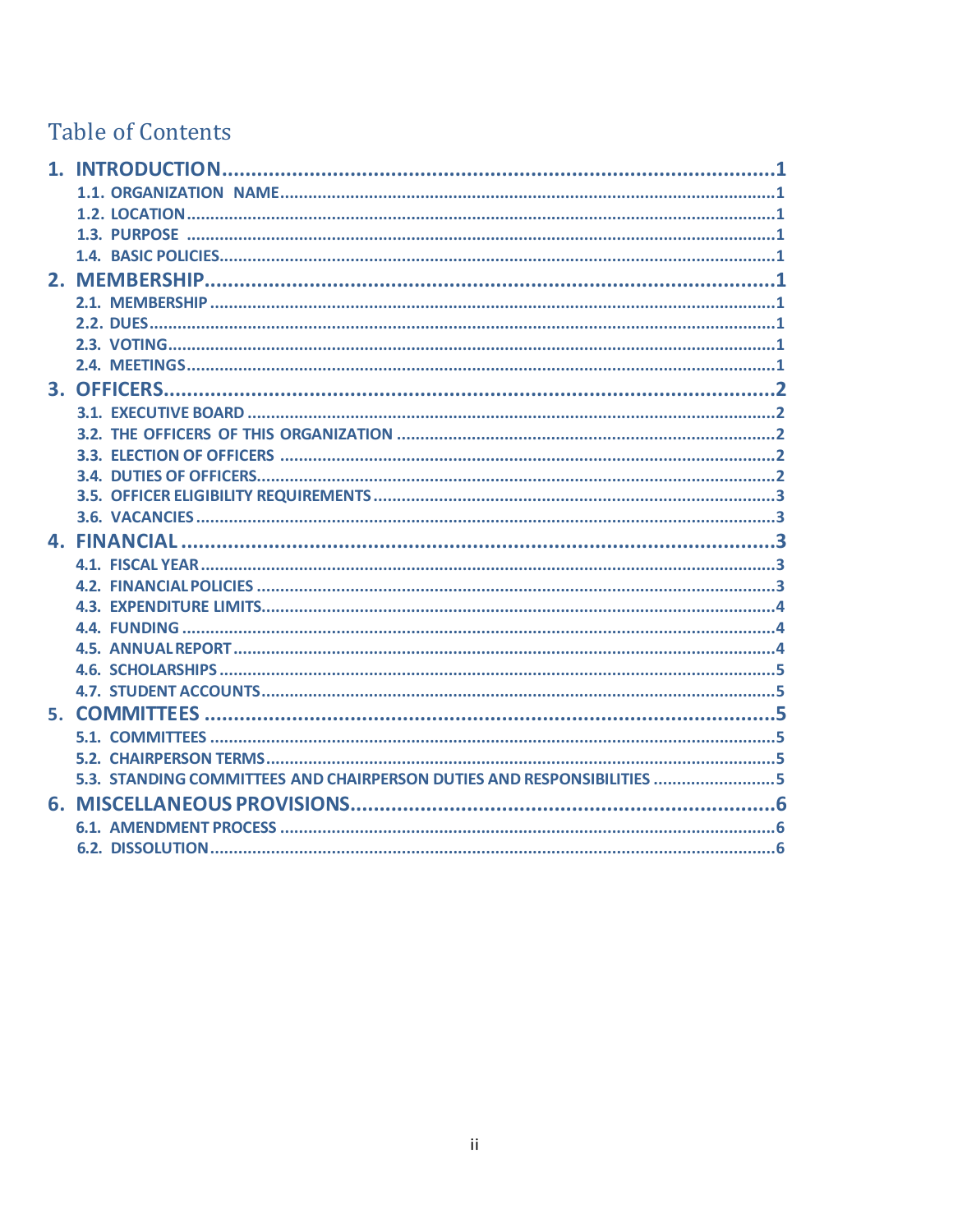# **1. INTRODUCTION**

# **1.1. ORGANIZATION NAME**

The name of this organization shall be *Ringgold Band Boosters, Inc.,* hereafter referred to as the Band Boosters or the organization.

# **1.2. LOCATION**

The location of the Ringgold Band Boosters, Inc. is 29 Tiger Trail, Ringgold, GA. The mailing address of the organization is P.O. Box 924, Ringgold, Georgia, 30736.

# **1.3. PURPOSE**

- 1.3.1. To provide inspiration, guidance, and assistance to all band students and staff in order to develop and sustain top performing instrumental music programs at all levels.
- 1.3.2. To secure closer contact between interested parents, students, teachers, directors, and staff, thereby assuring clear communication and cooperation among all those involved in the band program. To foster closer ties between the parents of younger music students and the parents of high school students, thereby strengthening the entire band program.
- 1.3.3. To promote music culture throughout the community by fostering greater concert attendance and other public support of all band activities, thereby rendering moral support to the students.
- 1.3.4. To assist with the purchase of equipment and supplies which would not be available through the school budget, facilitated by fundraisers or donations

# **1.4. BASIC POLICIES**

- 1.4.1. It is the policy and intent of the Band Boosters to permit membership to all and to prohibit discrimination based on race, color, religion, age, national origin, gender, financial status, marital status, disability status, or veteran status.
- 1.4.2. The Band Boosters, also, will abide by state and local prohibitions against other forms of discrimination not specificallymentioned above.
- 1.4.3. No substantial part of the activities of the Band Boosters shall be the carrying on of propaganda, or otherwise attempting to influence legislation, and the Band Boosters shall not participate in or intervene in any political campaign (including the publishing or distribution of statements) on behalf of or in opposition to any candidate for public office. Notwithstanding any other provision of these activities, the Band Boosters shall not carry on any other activities not permitted to be carried on (a) by an Organization exempt from federal income tax under 501 (c)(3) of the Internal Revenue Code, or (b) by an Organization, contributions to which are deductible under section 170 (c)(2) of the Internal Revenue Code, or corresponding section of any future federal tax code.

# **2. MEMBERSHIP**

# **2.1. MEMBERSHIP**

Anyone interested in the progress and development of the instrumental music department and auxiliary units of the Ringgold High and Middle Schools is eligible for membership. Parents and legal guardians of students in the instrumental music department of both schools and auxiliary units are considered members.

# **2.2. DUES**

There shall be no dues required to be a member of the Ringgold Band Boosters.

# **2.3. VOTING**

The voting membership consists of band boosters. Each family in good standing (fees paid up for current year) shall be allowed one vote per member on all voting matters.

#### **2.4. MEETINGS**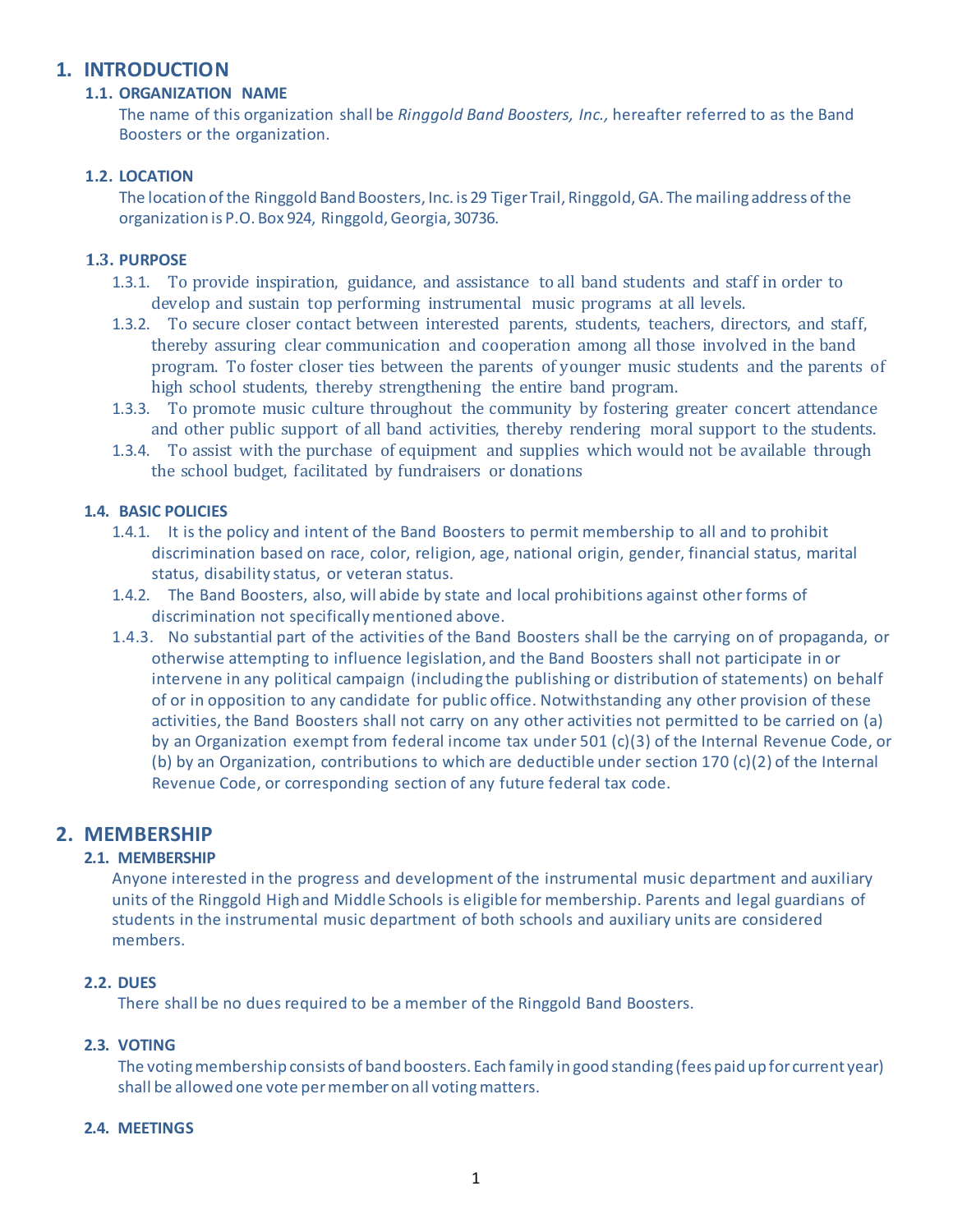- 2.4.1. The regular meeting of the Band Boosters shall be held on the second Tuesday of each calendar month at 7:00 pm with the exception of marching season (July -November) when meetings will be held on the second and fourth Tuesdays at 7:00 pm.
- 2.4.2. Special meetings of the Executive Board or officers may be called by the President, Vice-President and/or Band Director(s).
- 2.4.3. The April Band Booster meeting shall be known as the Annual Meeting and shall be for the purpose of electing officers, receiving year end reports of officers and committees and for any other business relating to the Band Boosters. Meetingminutes must reflect outgoing officers and incoming officers.
- 2.4.4. The rules contained in Robert's Rules of Order, latest edition, shall govern the Band Boosters in all cases in which they do not conflict with the Constitution and By-Laws.

# **3. OFFICERS**

# **3.1. EXECUTIVE BOARD**

- 3.1.1. The Executive Board shall be composed of the Band Boosters' officers, Committee chairpersons of this organization and the Director(s) of Music.
- 3.1.2. The Executive Board shall meet at the discretion of the President and/or Band Director(s) to pass emergency measures that cannot be delayed until the next regularly scheduled Band Booster meeting.
- 3.1.3. Any emergency measure passed by the Executive Board shall be brought up and reviewed at the next regularly scheduled Band Booster meeting.
- 3.1.4. Review the financial status of the Band Booster members and submit an Annual Budget for the upcoming year to the Booster membership for approval.
- 3.1.5. A majority of the members of the Executive Board shall constitute a Quorum.
- 3.1.6. The Executive Board shall read through the current Bylaws to come to a better understanding of the functioning of the boosters at their first meeting as newly elected officers.

# **3.2. THE OFFICERS OF THIS ORGANIZATION**

- 3.2.1. President
- 3.2.2. Vice-President
- 3.2.3. Secretary
- 3.2.4. High School Treasurer
- 3.2.5. Middle School Treasurer

# **3.3. ELECTION OF OFFICERS**

- 3.3.1. At the regular meeting held in February, a Nominating Committee of five (5) members shall be elected by the membership. It shall be the duty of this committee to nominate candidates for the officers positions to be filled at the Annual Meeting in April. The Nominating Committee shall report on the candidates at the regular meeting in March. Before the election at the Annual Meeting in April, additional nominations from the floorshall be permitted.
- 3.3.2. Officers are to be elected at the Annual Meeting in April and will assume their duties at the next regular scheduled meeting following the election.
- 3.3.3. All Band Booster members must be notified 30 days prior to the Annual Meeting in April of the known candidates eligible to be elected as new officers.
- 3.3.4. A majority vote of the members present shall constitute an election.

# **3.4. DUTIES OF OFFICERS**

- 3.4.1. The President shall preside at all meetings of the Band Boosters, appoint all committees, shall be exofficio member of all committees and appoint other duties as prescribed by these bylaws.
- 3.4.2. The Vice-President(s) shall assume all the duties of the President in his/her absence, coordinate activities among various committees and other duties as prescribed by these bylaws.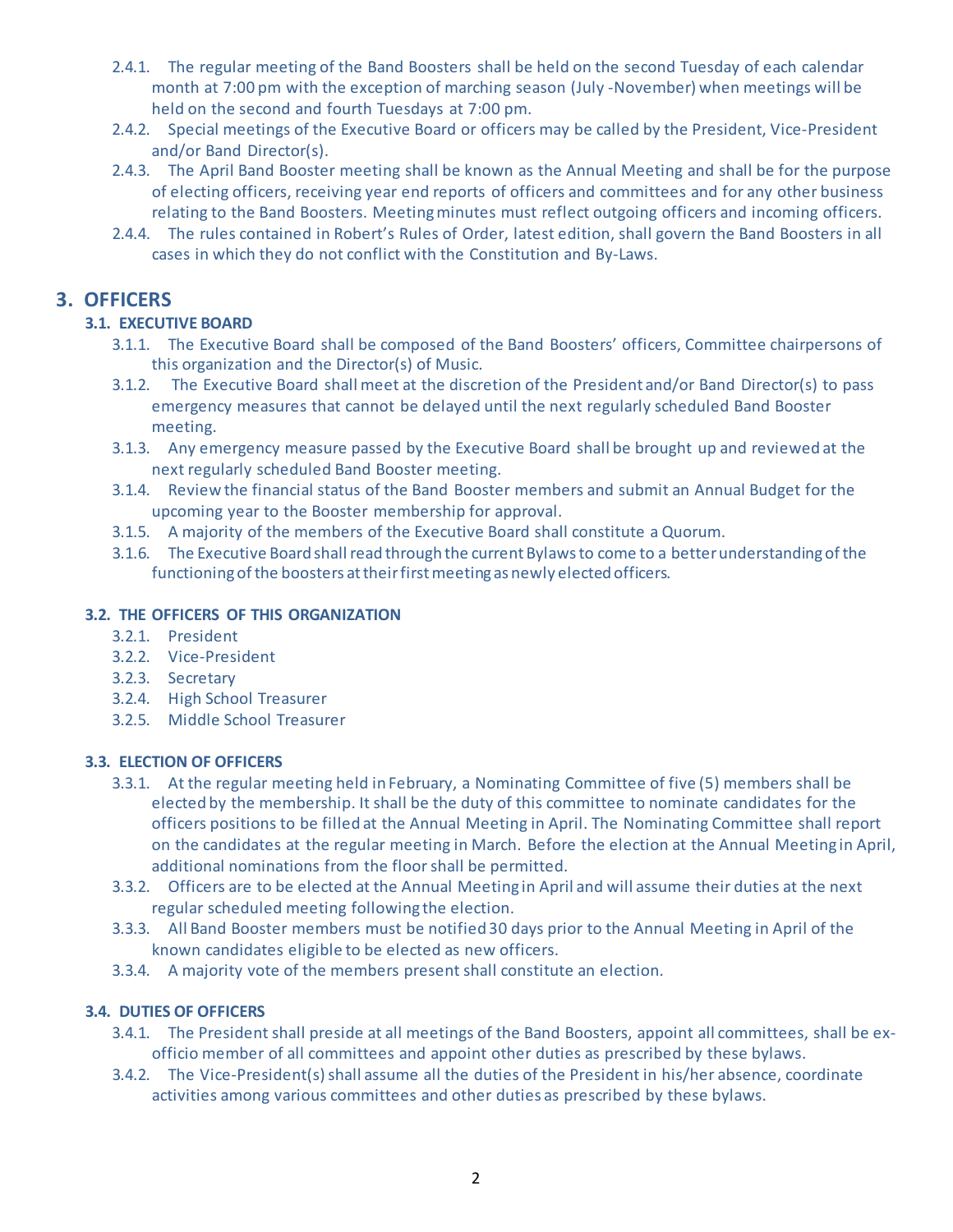- 3.4.3. The Secretary(s) shall attend to correspondence and keep an accurate record of all Booster and Executive Board meetings, communicate meetingnotices, maintain the Band Boosters' web site and other duties prescribed by these bylaws. Copies of minutes are to be given to the Booster President and Band Directors, whose copy shall be kept in the Band Director's office. It shall be the responsibility of the outgoing secretary to furnish the incoming secretary with all minutes and copies of correspondence accumulated during tenure of office.
- 3.4.4. The Treasurer(s) shall receive all funds due the Band Boosters, deposit same in a bank account within seven (7) working days, and pay out all monies owed by the Band Boosters, which have been approved by majority vote at the normal Band Booster meeting. All withdrawals from any checking or savings accounts shall require a signature of two (2)officers. The Treasurer shall also prepare a monthly treasurer's report, two (2) copies: one to be given to the Booster Secretary and one copy to be filed with the minutes. The Treasurer shall prepare an annual financial report and see that the books and reports are duly submitted for auditing at the end of each fiscal year. The Treasurer shall be responsible for filing all appropriate tax returns. To perform all other duties as prescribed by these bylaws.
- 3.4.5. All officers shall serve without bond and without compensation.

# **3.5. OFFICER ELIGBILITY REQUIREMENTS**

- 3.5.1. No person who does business with a school booster club or other school organization, either as a representative or owner (in whole or in part) of a company, or is in a position to profit financially from the relationship, may serve as an officer of the Band Boosters or school organization.
- 3.5.2. All officers must have a child, grandchild or ward of the state who is a member of the instrumental music departments and/or auxiliary units of the aforementioned schools.
- 3.5.3. Any persons married or otherwise related shall not hold two separate executive positions.
- 3.5.4. The officers shall be elected by majority vote to serve for one year, and their term of office shall be from June 1 through May 31.
- 3.5.5. No member shall hold more than one office at a time and that member may only hold that office for two terms consecutively.

#### **3.6. VACANCIES**

- 3.6.1. In case of a vacancy in the office of President, the Vice President shall ascend to the Presidency.
- 3.6.2. Vacancies in any other office shall be filled by majority vote of the general membership. The general membership shall act as a nominating committee and submit nominations at the next scheduled meeting or at a special meeting if deemed necessary.

# **4. FINANCIAL**

# **4.1. FISCAL YEAR**

The fiscal year runs from June 1 through May 31.

#### **4.2. FINANCIAL POLICIES**

- 4.2.1. No member of this organization may divert any part of its income or assets to any member, donor, officer, individual, corporation or organization by any means except in the official execution of Booster business.
- 4.2.2. No part of the net earnings of the Band Boosters shall inure to the benefit of, or be distributable to its members, trustees, officers, or other private persons, except that the Band Boosters shall be authorized and empowered to pay reasonable compensation forservices rendered and to make payments and distributions in furtherance of the purposes set forth in Sec 1.3 hereof.
- 4.2.3. Payment for fundraisers and any and all band expense including but not limited to: band camp, uniform expenses, trips involving the band and auxiliaries, trips for graduating seniors, District and All-Statefees, etc.,may be made in the form of personal, business or cashier's check, money order, cash or PayPal. Check and Money Orders are to be made payable to the Ringgold Band Boosters, Inc.**ALL PAYMENTS ARE TO BE SUBMITTED IN A SEALED ENVELOPE AND INCLUDE ALL PERTINENT INFO FOR THE PAYMENT I.E. STUDENT NAME, GRADE, PURPOSE FOR THE PAYMENT AND DOLLAR AMOUNT.**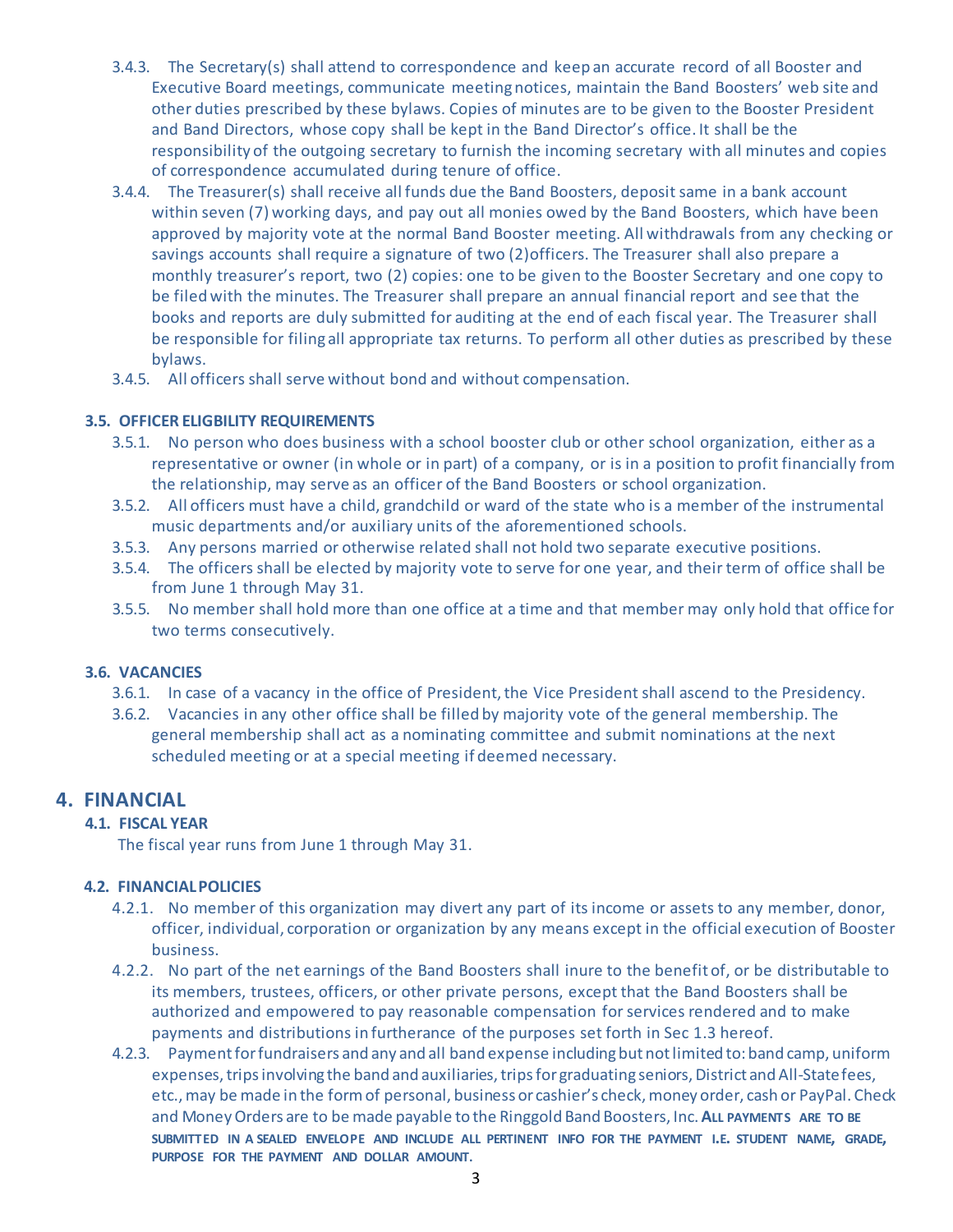- 4.2.4. All Band Booster monies are to be counted by the Treasurer (or other designated officer) and one other Band Booster member as close to the conclusion of any event as possible. This process should be documented on a paper signed and dated by both counters, and deposited in the bank or night depository as appropriate.
- 4.2.5. The Band Director shall have a \$1000 discretionary fund yearly (from June thru May). Any funding requests beyond the \$1000 discretionary fund must be approved by the majority of members present at a regularly scheduled Band Booster meeting. If any monies are expended or promised by the Band Director without the approval of the Band Boosters, the expense will be the responsibility of the Director. Receipts for expenses must be presented within 30 days of the expense.
- 4.2.6. As the school district currently compensates Directors with the Marching Band through district funded contracts, the Boosters agree to provide additional compensation for aides/assistants totaling up to but not exceeding \$10,000 to be utilized at the Director's discretion for the employing of said aides/assistants. Additional Band Camp Staff or staff for other activities shall be paid separately from this specific line item but shall be included in the budget.

# **4.3. EXPENDITURE LIMITS**

- 4.3.1. Expenditures of up to \$100 may be made if approved by the President or a Treasurer.
- 4.3.2. Expenditures of \$100.01 to \$500.00 must have approval of at least two of the following: President, Vice-President, Secretary, and Treasurer(s).
- 4.3.3. Expenditures of \$500.01 to \$2500.00 must have the approval of a majority of the Executive Committee.
- 4.3.4. Expenditures of over \$2500.00 must be approved by at least a majority vote of the Executive Committee and two-thirds majority vote of the active members of a regularly scheduled Band Boosters meeting.
- 4.3.5. Expenditures of over \$500.00 must have the signatures of both the Treasurer and the President on the check.
- 4.3.6. Expenditures of rollover money (money collected for a specific reason) may be made at any time.

#### **4.4. FUNDING**

- 4.4.1. Funding for the Band Boosters is the responsibility of the student's families and shall include band student's fee. All families are expected to meet their obligations on time. Designated payment schedules will be agreed upon by the Board members.
- 4.4.2. One of the primary purposes of the Band Boosters is to provide supplementary financial support to the band program. To that end, it is necessary to conduct fundraising activities. Fundraising shall go towards future expenses and cannot be applied to band fees and other expenses incurred or due before the fundraising events take place.
- 4.4.3. Fundraising activities must comply with the laws of the State of Georgia, the rules of the Catoosa County School Board, Ringgold High and Middle Schools and other rules as may be adopted by the membership.
- 4.4.4. In no case shall fundraising activities cause the Band Boosters to be in danger of losing its nonprofit status.
- 4.4.5. Any and all fund-raisers with the exception of the Concession Stand and *Puttin' on the Ritz* shall be submitted to the Executive Board for approval and presented to the Band Booster membership for final approval at which time the allocation of profits will be clearly defined. Profits from the Concession Stand will go into the Band Boosters' General Fund. Profits from *Puttin' on the Ritz* will be split with eighty percent (80%) going the Band Boosters' General Fund and twenty percent (20%) going to the Ringgold Middle School Account.
- 4.4.6. Deposits to each designated Fund shall be made at the conclusion of each individual fund-raiser.

#### **4.5. ANNUAL REPORT**

- 4.5.1. The Treasurer, at the end of each fiscal year, shall prepare an Annual Financial Report and submit the same with books and documentation to the Audit Committee. A report of the same will be made to the Band Boosters at the initial July meeting each year. The Annual Financial Report shall state the following:
	- Balance on hand at the beginning of the fiscal year.
	- All cash received and from what source.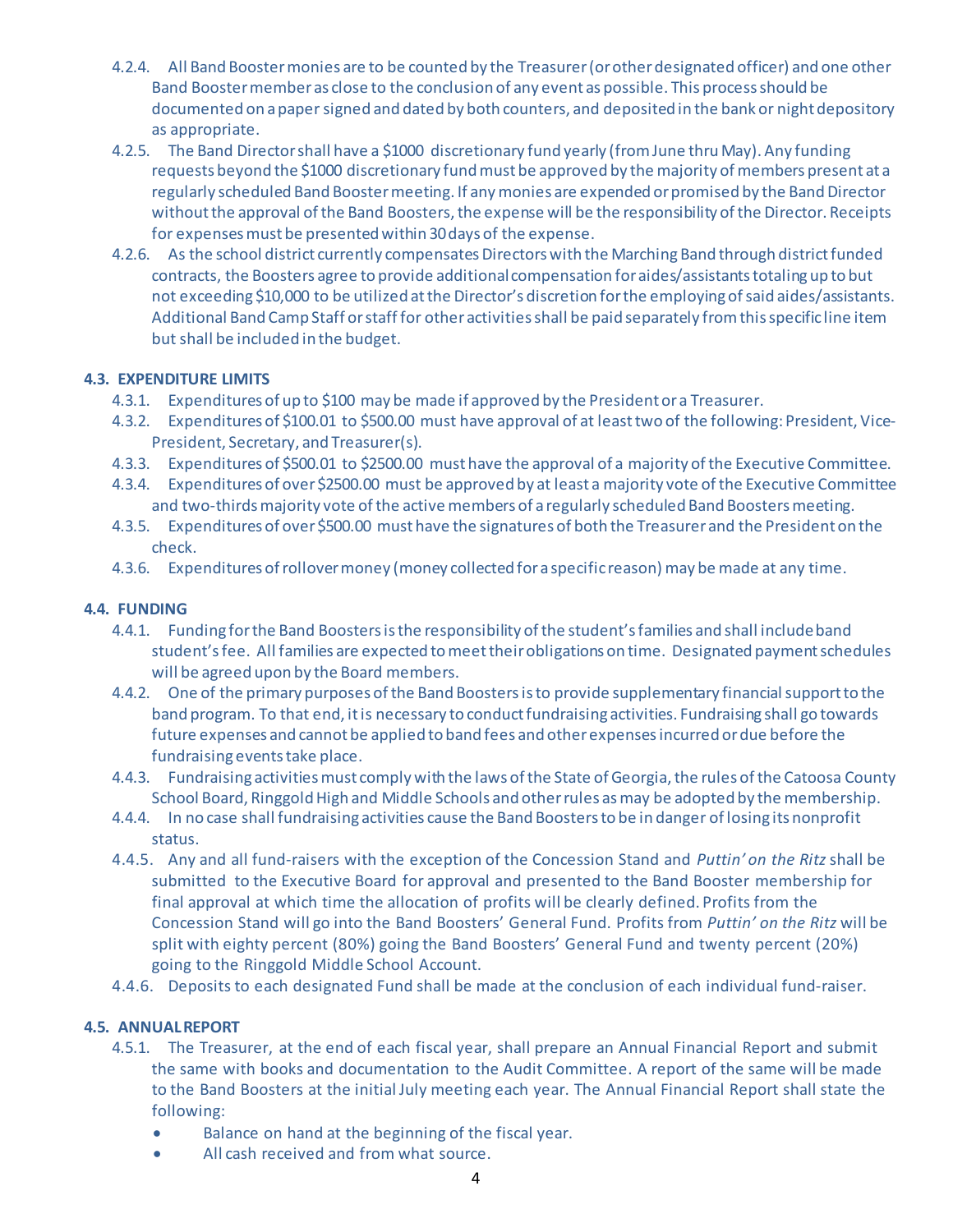- Total cash to be accounted for.
- All expenditureswill be documented.
- Balance on hand at the end of the fiscal year.
- 4.5.2. The Annual Financial Report shall be signed by the Treasurer and the Audit Committee stating their approval of the report. A copy is to be filedwith the minutes.

### **4.6. SCHOLARSHIPS**

- 4.6.1. Scholarship amounts shall be established by a majority vote of the Band Booster members. Scholarship amounts shall not be in excess of amounts available from the Scholarship Fund.
- 4.6.2. Money in Scholarship Funds can never be used for anything other than scholarships.
- 4.6.3. The Batson-Moreland Scholarship shall be no less than five hundred (\$500.<sup>00</sup>) dollars and shall be awarded annually at the discretion of the Scholarship Committee.
- 4.6.4. The Danny R. Skates Scholarship, adopted May 1989, shall be no less than five hundred (\$500.00) dollars and shall be awarded annually at the discretion of the Scholarship Committee.
- 4.6.5. The Mrs. Eddie Lou Wright Scholarship, adopted May 2012, shall be no less than five hundred (\$500.<sup>00</sup>) and shall be awarded annually at the discretion of the Scholarship Committee and shall continue as long as Tracy Wright is affiliatedwith the Ringgold Band Program.

# **4.7. STUDENT ACCOUNTS**

- 4.7.1. In order to protect the Band Boosters' 501(c)(3) non-profit status, all student account funds must remain the property of the Band Boosters. No funds may be dispersed from student accounts directly to the students or parents.
- 4.7.2. The Treasurer shall maintain funds, and records thereof, earned by students active in the Ringgold Band Program. These funds will be maintained in a separate account from the funds of the organization.
- 4.7.3. Funds in a student's account can only be used for band expenses or band sponsored activities for the student. Band fees are not an acceptable use for these funds. The student or parent shall request the use of these funds by submitting either an e-mail or written request to the Treasurer.
- 4.7.4. Funds will be kept in the student's account as long as the student remains continuously enrolled in the Ringgold Band Program. If/when the student leaves the Ringgold Band Program, for any and all reasons, any remaining funds in their account may be transferred to a sibling's current account. Written authorization by the student's parent or guardian must be given for the transfer, otherwise funds shall be designated to the Band Boosters' General Fund.

# **5. COMMITTEES**

# **5.1. COMMITIEES**

- 5.1.1. The Executive Board may create such standing committees as it may deem necessary to promote the goals and carry on the work of the organization.
- 5.1.2. Standing Committees being created and appointed for a specific purpose are automatically out of existence when the work is completed and its final report is received. Standing committee charters may also be revoked by a majority vote of the Executive Board.

# **5.2. CHAIRPERSON TERMS**

The term of each Chairperson shall be one (1) year or until the selection of a successor.

#### **5.3. STANDING COMMITTEES AND CHAIRPERSON DUTIES AND RESPONSIBILITIES**

5.3.1. Audit Committee: The Audit Committee shall consist of a Chairman and no less than three (3) or no more than six (6) other Band Booster members appointed by the President who shall review the annual fiscal report submitted by the Treasurer.